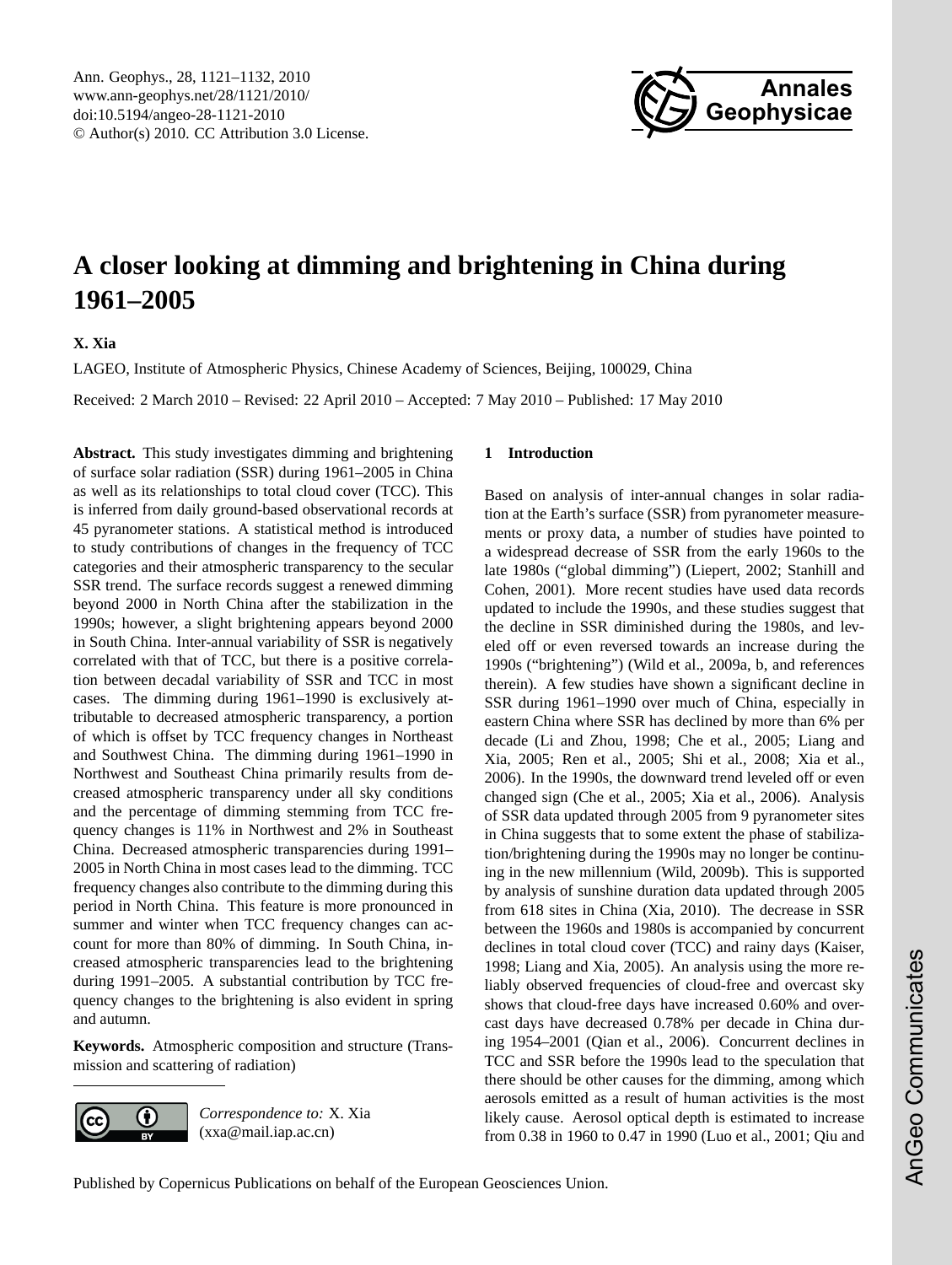Yang, 2000). Visibility was reduced by 35% from the 1960s to the 1980s in south China and frequencies of good visibility  $(>20 \text{ km})$  decreased by more than 20% per decade in eastern China (Che et al., 2007; Liang and Xia, 2005). Some sunlight would be prevented from reaching Earth's surface as a result of increased aerosol loading. Using synoptic cloud and satellite retrievals of SSR under clear and cloudy skies over China, it was pointed out that aerosols are major modulators of SSR during 1971–1989 and half of the 1990–2002 SSR trend can be attributed to a reduction in cloud cover (Norris and Wild, 2009). It should be noted that the cause of the decadal variability of SSR is still not fully understood and certainly it needs further study.

Using daily SSR and TCC data from 45 sites in China during 1961–2005, the first objective of this study is to investigate how SSR is further evolving into the new millennium. Secondly, correlations between SSR and TCC have been studied to determine the degree of agreement between the high and low frequency parts of both quantities. Thirdly, a statistical method is applied to determine how much of any SSR change is attributable to changes in the frequency of TCC categories and how much to changes in their atmospheric transparencies.

### **2 Data and methodology**

There are 122 pyranometer sites in China. But only 45 sites have no missing data of no more than 2 years during 1961– 2005, and these sites are used in the analysis. The data are provided by the Climate Data Center, Chinese Meteorological Administration (CDC/CMA). These data have been used to detect secular trends in SSR and cloud cover (Kaiser, 1998; Qian et al., 2007; Shi et al., 2008; Xia et al., 2006). The Yanishevsky thermoelectric pyranometer was used to measure global SSR before about 1990 and since then the DFY-4 pyranometer was used. The error has been estimated to be less than 5% (Ma et al., 1998; Qiu et al., 2008; Shi et al., 2008). Ground-based observations of TCC (in units of tenths of sky cover) are based on subjective estimates by experienced individuals at stations. Observations are carried out according to the recommendations of the WMO (World Meteorological Organization). Quality assurance checks, including gross errors and the consistency of calendar dates, were performed by CDC/CMA (Ma et al., 1998).

24–30 years worth of data are required to obtain mean value of either cloud cover or SSR being within 1% accuracy with 95% confidence (Hoyt, 1978). These lengths of time are comparable to the periods of time on which climatic changes occur. This implies that one site alone is not adequate to determine climatic trends in cloud cover or in SSR. Rather, a network of stations of sufficient density to determine mean cloud cover or SSR is needed for climatic change studies. Therefore, the 45 sites are classified into four subclasses and the regional averages of SSR and TCC are analyzed. Figure 1 presents the four sub-regions: (1) Northeast (NE); (2) Northwest (NW); (3) Southeast (SE); (4) Southwest (SW).

All data were converted to departures from normal (anomalies), with normals approximated by period means of TCC and SSR data. The monthly anomalies of TCC and SSR have been averaged by season (winter is defined as December, January, and February, spring as March, April, and May, summer as June, July, and August, and autumn as September, October, and November) and an annual average has been obtained from the average of the four seasons. Annual and seasonal deviations from the long-term mean have been determined for each station, and these deviations have been averaged for stations within each of the four regions. A simple and robust estimator of trends per decade is computed based on the non-parametric Kendall rank correlation (tau), which is used to assess the temporal development of SSR and TCC.

### **3 Spatio-temporal variability of SSR and TCC, as well as their correlations**

The annual and seasonal time series of SSR and TCC, together with their fits from the robust locally weighted "Lowess" regression algorithm for a better visualization of long-term and decadal variability, are presented in this section. In order to determine the degree of agreement between SSR and TCC, the correlation coefficient between the time series of SSR and TCC is calculated and its significance is determined using a two-tail  $t$  test. In the first step of correlation calculations, the raw (i.e., non-detrended) time series of SSR and TCC anomalies are used. In order to distinguish between the decadal and inter-annual agreement of the two measures, we detrended the raw time series and recalculated the correlations between the higher (inter-annual variability) and the lower (multiannual to decadal variability) frequency parts of each series. A fit is determined by the robust locally weighted regression algorithm "Lowess" to represent the long-term signal, which is subtracted from the raw series to derive the detrended residuals or high-frequency changes (Makowski et al., 2009). Given that SSR generally turned from dimming to brightening and the DFY-4 pyranometer replaced the Yanishevsky thermoelectric pyranometer at the beginning of 1990s, therefore, analyses are applied to data for the years of 1961–1990 and for the years of 1991–2005 separately.

### **3.1 NW region**

The linear trends per decade during 1961–1990 and during 1991–2005 are  $-6.4 \text{ W m}^{-2}$  and  $-2.9 \text{ W m}^{-2}$ , indicating a renewal of dimming during the new century (Fig. 2a). The seasonal time series of SSR resembles the annual time series except that the spring SSR series levels off beyond 2000. A weak upward tendency is observed for the annual series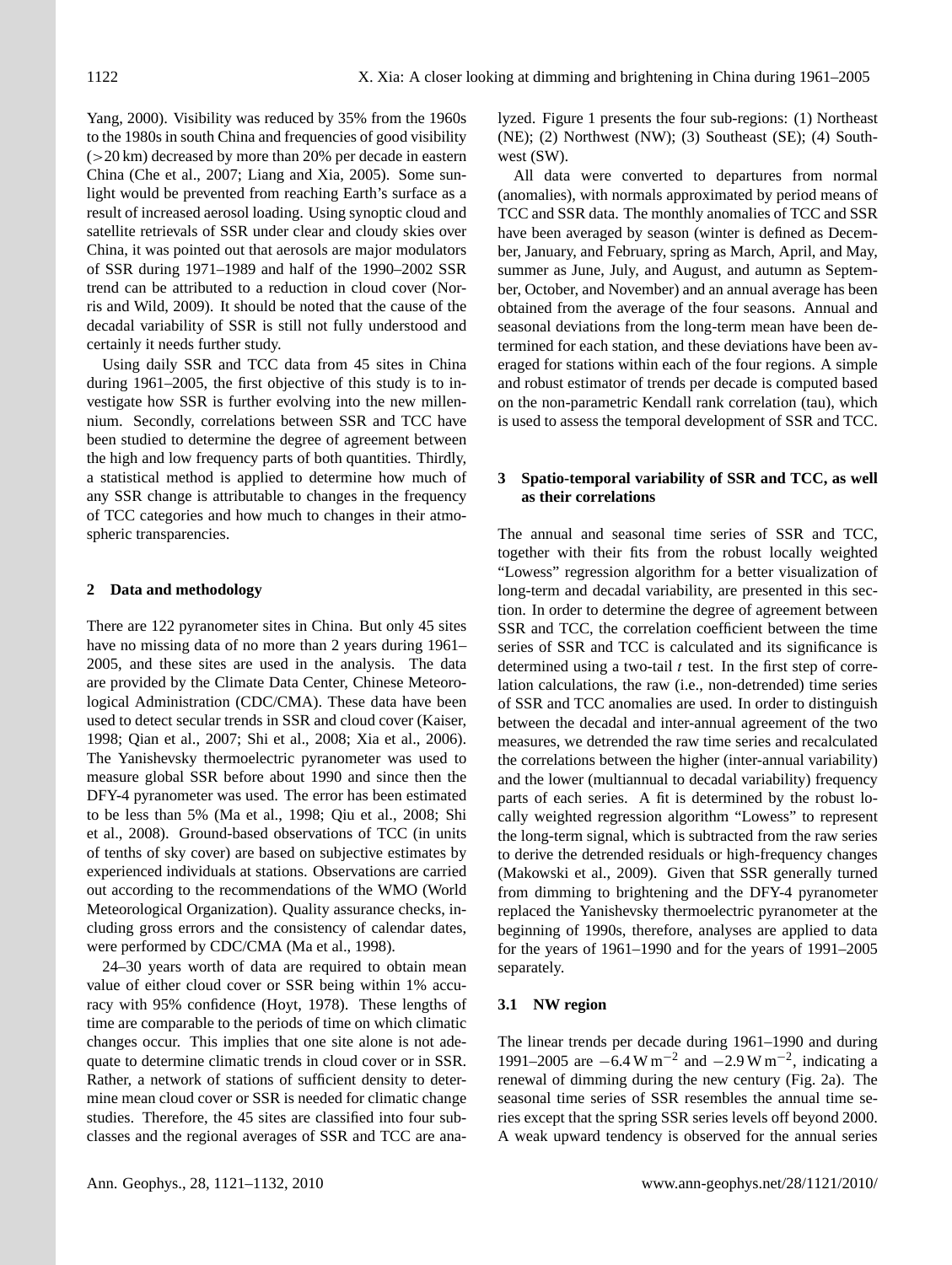

**Fig. 1.** Locations of pyranometer stations in China in are classified into four sub-regions, i.e., Northwest (NW), Northeast (NE), Southeast (SE) and Southwest (SW).

of TCC. The seasonal TCC series during 1961–1990 (except for the autumn series) also show an increasing trend (∼0.1 tenths). A strong increase in TCC is observed during 1991–2005 in all seasons except spring. The largest increase in TCC (0.49 tenths) during 1991-2005 appears in autumn, which is in good agreement with the most pronounced decreasing trend in SSR ( $-6.5 \text{ W m}^{-2}$ ). Notice also in Fig. 2 that inter-annual variability of SSR follows that of TCC and there is a strong and significant inverse correlation between them at seasonal to annual resolutions (see correlation coefficients in Table 2). The low frequency component of SSR is also inversely correlated to the corresponding component of TCC in nearly all cases except for the autumn series during 1961–1990. Note in Fig. 2 that during 1991–2005, a decreasing trend in SSR is closely related to an increasing tendency of TCC. This indicates that a portion of a renewed dimming in the new millennium is likely attributable to TCC changes.

### **3.2 NE region**

The annual SSR decreases significantly by  $7.0 \text{ W m}^{-2}$  per decade during 1961–1990. There is some indication for a renewal of dimming beyond 2000 after the stabilization in

the 1990s (Fig. 3) and SSR decreases by  $3.9 \text{ W m}^{-2}$ . The seasonal time series of SSR also decreases significantly from 1960s to 1980s (see trends in Table 1). Notice in Fig. 3b–e that, for the seasonal series, a renewed dimming trend appears beyond 2000. The annual TCC series also show a decreasing trend from the 1960s to the end of 1990s, and afterwards there is an increasing trend that is mostly because TCC increases in summer and winter (Fig. 3). The interannual variability of SSR is strongly inversely related to that of TCC and the correlation coefficients exceed −0.75. One interesting feature is that the low frequency components of SSR and TCC show a decreasing trend from the 1960s to the 1980s, thereby leading to a significant positive correlation (Table 2). This implies that the dimming during this period cannot be explained by the decadal variability of TCC. On the contrary, the decadal variability of SSR inversely follows that of TCC since the 1990s and the negative correlation coefficients exceed −0.90 in all seasons except in autumn. This suggests that the dimming during 1991–2005 can be partly attributable to the decadal variability of TCC.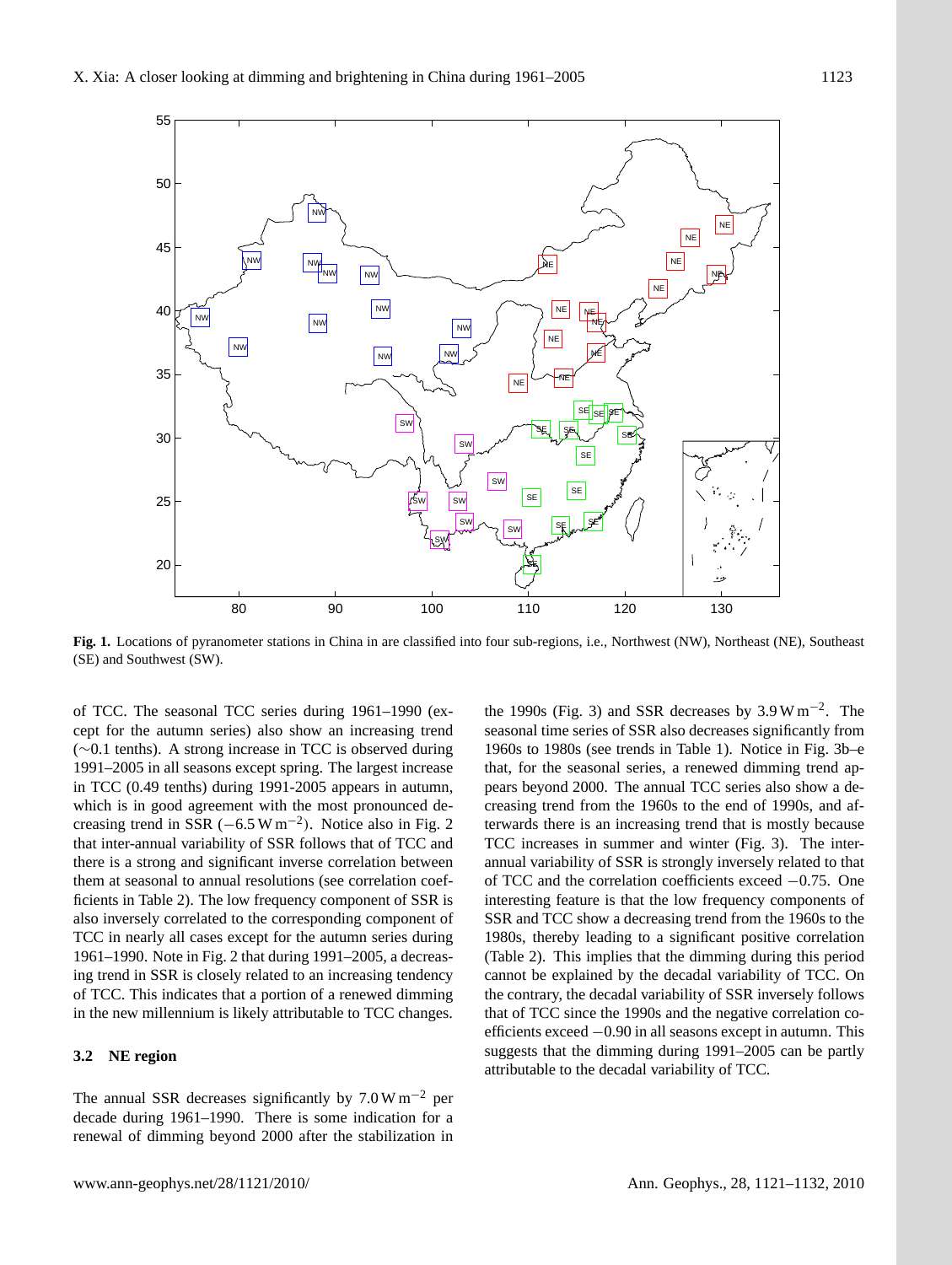

**Fig. 2.** Time series plots of annual anomalies of surface solar radiation (SSR), total cloud cover (TCC), and low cloud cover (LCC), plotted together with the smoothed series using robust locally weighted regression algorithm "Lowess" in Northwest China: **(a)**; spring **(b)**; summer **(c)**; autumn **(d)**; winter **(e)**.

### **3.3 SE region**

The annual SSR series decreases by 12.0 W m−<sup>2</sup> per decade during 1961–1990 (Fig. 4 and Table 1). Afterward, a positive trend (3.7 W m−<sup>2</sup> ) appears up to the end of the analyzed period. The temporal behavior of seasonal SSR time series generally resembles that of the annual series. However, the turning point from dimming to brightening appears early (at the beginning of the 1980s) in summer. The brightening is not significant in autumn and winter during 1991–2005. An obvious upward tendency is observed for the annual TCC series from the 1960s to the beginning of 1970s and TCC decreases gradually thereafter. The spring TCC series resembles the annual series. However, for other seasons, TCC shows a very large decadal fluctuation and the seasonal TCC shows a weak increasing trend during 1991–2005. The short-term variability of SSR is negatively correlated to that of TCC (Table 2). There is a strong inverse correlation between the low frequency component of SSR and TCC for the spring time series during both periods. In Fig. 4, it is observed that an upward tendency of SSR during 1991–2005 is generally accompanied by a decreasing trend in TCC and thereby, the correlation coefficients between the low frequency components are generally negative. This suggests that the SSR variability during 1991–2005 is closely related to that of TCC.

**Table 1.** The annual and seasonal trends in surface solar radiation (SSR) and total cloud cover (TCC) during 1961–1990 and during 1991–2005.

| Region    |              | 1961-1990 |         | 1991-2005 |         |  |
|-----------|--------------|-----------|---------|-----------|---------|--|
|           | Trend        | SSR       | TCC     | SSR       | TCC     |  |
|           | <b>ANN</b>   | $-6.41$   | 0.07    | $-2.86$   | 0.16    |  |
| <b>NW</b> | <b>MAM</b>   | $-7.29$   | 0.08    | 1.39      | $-0.16$ |  |
|           | <b>JJA</b>   | $-7.63$   | 0.12    | $-5.28$   | 0.17    |  |
|           | SON          | $-4.82$   | $-0.03$ | $-6.48$   | 0.49    |  |
|           | DJF          | $-5.93$   | 0.10    | $-1.67$   | 0.26    |  |
|           | <b>ANN</b>   | $-7.02$   | $-0.12$ | $-3.94$   | 0.23    |  |
|           | <b>MAM</b>   | $-7.51$   | $-0.17$ | $-1.37$   | 0.04    |  |
| <b>NE</b> | <b>JJA</b>   | $-9.76$   | $-0.08$ | $-7.88$   | 0.33    |  |
|           | SON          | $-4.56$   | $-0.21$ | $-4.02$   | 0.10    |  |
|           | DJF          | $-6.33$   | $-0.02$ | $-3.53$   | 0.50    |  |
|           | <b>ANN</b>   | $-12.00$  | 0.02    | 3.68      | $-0.02$ |  |
|           | <b>MAM</b>   | $-12.22$  | 0.06    | 12.72     | $-0.41$ |  |
| <b>SE</b> | <b>JJA</b>   | $-15.19$  | $-0.03$ | 1.34      | 0.04    |  |
|           | SON          | $-9.88$   | $-0.04$ | $-0.34$   | 0.20    |  |
|           | $_{\rm DJF}$ | $-10.80$  | 0.12    | 0.10      | 0.13    |  |
|           | <b>ANN</b>   | $-2.83$   | $-0.09$ | 3.64      | $-0.01$ |  |
|           | <b>MAM</b>   | $-4.37$   | 0.03    | $-1.56$   | 0.27    |  |
| <b>SW</b> | <b>JJA</b>   | $-0.85$   | $-0.15$ | 5.86      | $-0.04$ |  |
|           | SON          | $-4.35$   | $-0.03$ | 4.99      | $-0.22$ |  |
|           | DJF          | $-1.68$   | $-0.20$ | 5.42      | $-0.15$ |  |
|           |              |           |         |           |         |  |

### **3.4 SW region**

The annual time series of SSR shows a decreasing trend from the 1960s to the end of 1990s. Dimming is strong for the spring and autumn time series. Brightening seems to appear beyond 2000, especially for the spring, summer, and autumn time series (Fig. 5b–d). The annual time series of TCC shows a significant decreasing trend during 1961–2000 and thereafter an increasing trend. The seasonal TCC anomalies during 1961–1990 generally show a decreasing trend but during 1991–2005, they show an increasing trend or level off.. We can also see a strong negative correlation between the high frequency portions of SSR and TCC in this region. For the low frequencies, an inverse correlation between SSR and TCC is often intervened by a positive correlation. The inverse correlation appears during 1991–2005 for the summer, autumn, and winter time series and the correlation coefficients are −0.99, −0.99, and −0.87, respectively (see Table 2).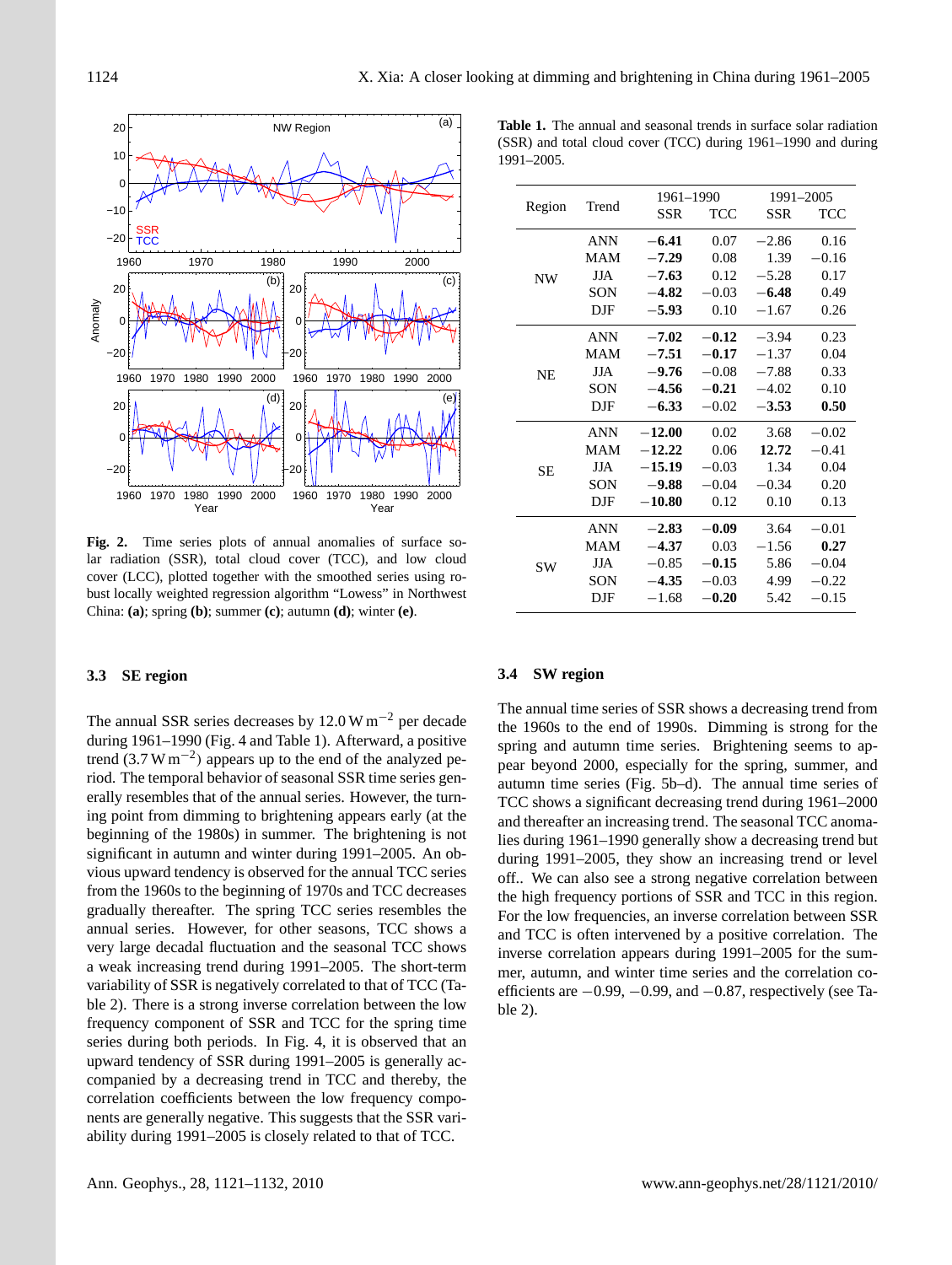**Table 2.** Correlation coefficients between annual and seasonal time series of surface solar radiation and total cloud cover. "Raw" denotes coefficients for the original anomalies time series; "High" denotes the remaining high-frequency, inter-annual variations after detrending with the Lowess algorithm; and "High" denotes the correlations of the low-frequency part of the original time series as derived from Lowess. Coefficients given in bold are significant at the 95% level.

|           |      |         |         | 1961-1990 |         |         |         |         | 1991-2005 |         |         |
|-----------|------|---------|---------|-----------|---------|---------|---------|---------|-----------|---------|---------|
|           |      | Annual  | Spring  | Summer    | Autumn  | Winter  | Annual  | Spring  | Summer    | Autumn  | Winter  |
| <b>NW</b> | High | $-0.59$ | $-0.68$ | $-0.71$   | $-0.73$ | $-0.83$ | $-0.49$ | $-0.81$ | $-0.34$   | $-0.56$ | $-0.88$ |
|           | Low  | $-0.70$ | $-0.68$ | $-0.95$   | 0.07    | $-0.40$ | $-0.89$ | $-0.32$ | $-0.98$   | $-0.94$ | $-0.96$ |
|           | Raw  | $-0.46$ | $-0.59$ | $-0.63$   | $-0.42$ | $-0.51$ | $-0.55$ | $-0.79$ | $-0.49$   | $-0.64$ | $-0.90$ |
| <b>NE</b> | High | $-0.76$ | $-0.86$ | $-0.75$   | $-0.75$ | $-0.87$ | $-0.82$ | $-0.89$ | $-0.89$   | $-0.87$ | $-0.83$ |
|           | Low  | 0.86    | 0.72    | 0.73      | 0.62    | 0.10    | $-1.00$ | $-0.94$ | $-0.98$   | 0.51    | $-0.98$ |
|           | Raw  | 0.19    | $-0.21$ | $-0.09$   | $-0.03$ | $-0.47$ | $-0.87$ | $-0.90$ | $-0.91$   | $-0.82$ | $-0.90$ |
| <b>SE</b> | High | $-0.83$ | $-0.77$ | $-0.82$   | $-0.90$ | $-0.97$ | $-0.75$ | $-0.84$ | $-0.72$   | $-0.93$ | $-0.96$ |
|           | Low  | $-0.08$ | $-0.92$ | $-0.14$   | 0.19    | $-0.25$ | $-0.74$ | $-0.97$ | $-0.41$   | $-0.48$ | $-0.60$ |
|           | Raw  | $-0.37$ | $-0.59$ | $-0.43$   | $-0.57$ | $-0.79$ | $-0.68$ | $-0.91$ | $-0.69$   | $-0.89$ | $-0.95$ |
| <b>SW</b> | High | $-0.71$ | $-0.70$ | $-0.88$   | $-0.67$ | $-0.87$ | $-0.36$ | $-0.34$ | $-0.67$   | $-0.68$ | $-0.85$ |
|           | Low  | 0.75    | $-0.18$ | $-0.45$   | $-0.21$ | 0.35    | 0.22    | 0.28    | $-0.99$   | $-0.99$ | $-0.87$ |
|           | Raw  | $-0.17$ | $-0.64$ | $-0.72$   | $-0.51$ | $-0.66$ | $-0.38$ | $-0.38$ | $-0.66$   | $-0.75$ | $-0.85$ |



**Fig. 3.** The same as in Fig. 2, but in Northeast China.

### **4 Contributions of changes in the frequency of cloud cover categories and their atmospheric transparency to the secular trend in SSR**

Notice in Sect. 3 that there is a very complex spatio-temporal variability of SSR. We can get some hints about the role that



**Fig. 4.** The same as in Fig. 2, but in Southeast China.

TCC plays in the interannual and decadal variability of SSR through determining the degree of agreement between the high and low frequency parts of SSR and TCC. However, further study is required to understand how much of any SSR change is attributable to a change in the frequency of TCC categories and how much to changes in the atmospheric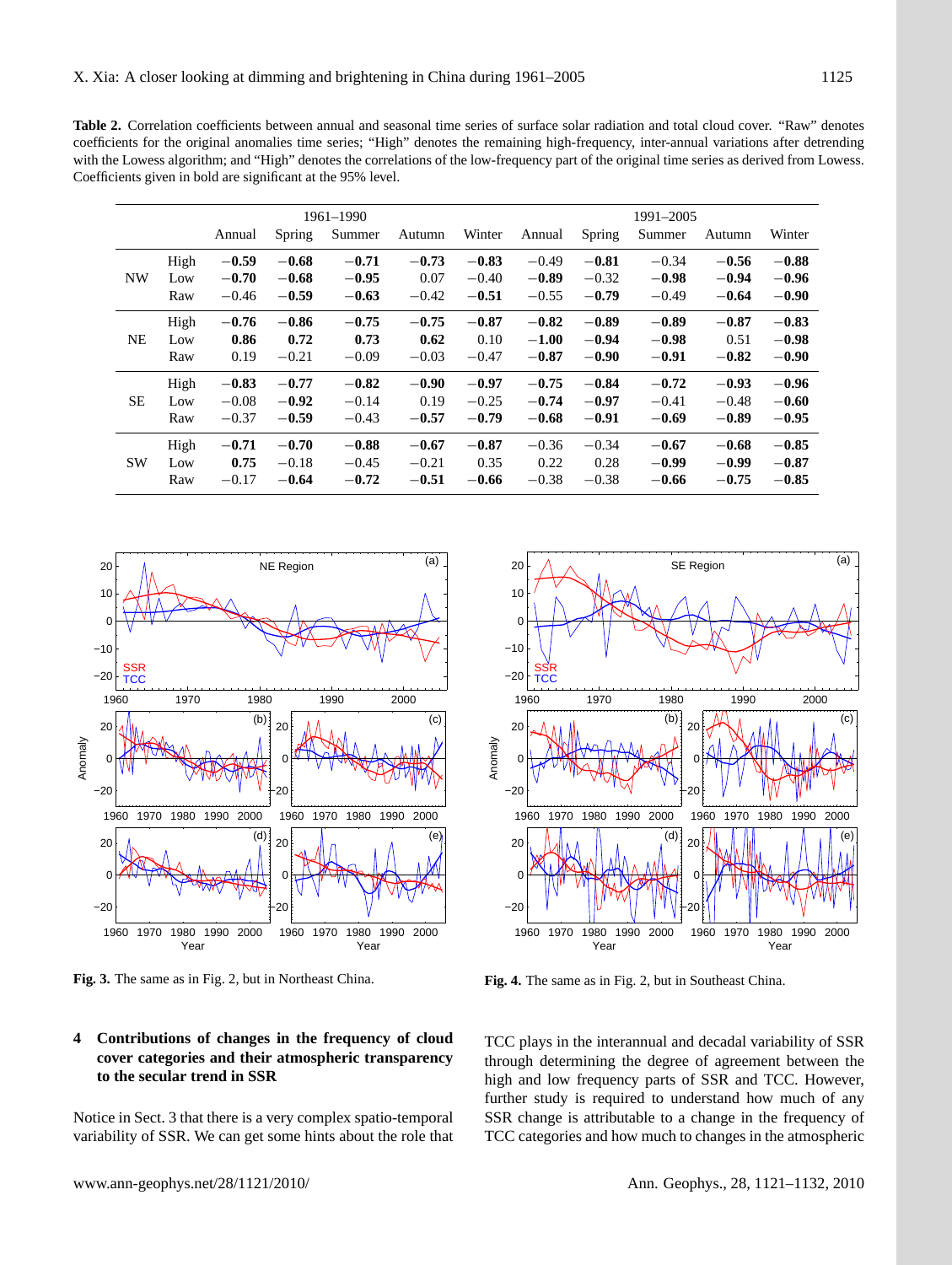

**Fig. 5.** The same as in Fig. 2, but in Southwest China.

transparency. In order to quantitatively estimate the contribution of TCC variability to that of SSR, eleven TCC categories are defined, i.e., TCC=0, 0–1, 1–2, 2–3, 3–4, 4–5, 5– 6, 6–7, 7–8, 8–9, 9–10 tenths, representing conditions from clear sky, cloudy sky, to overcast. Following the method introduced by Karl and Knight (Karl and Knight, 1998) to study contributions of precipitation frequency and intensity to secular trends of precipitation amount, the proportion of any trend in total SSR that is attributable to changes in frequency of any TCC category versus changes in atmospheric transparency is studied. This is calculated for the frequency component by determining the average SSR  $(E_{g}^{-})$  for any TCC category and the trend in the frequency of TCC categories (TRD $_f$ ). Then the change in SSR due to the trend in the frequency of TCC categories is simply defined by

# $TRD_{CC} = E_g^-(TRD_f)$

In this analysis,  $TRD_{CC}$  is expressed as a percentage of the mean seasonal or annual total SSR. For the atmospheric transparency component, the trend is directly calculated as a residual using the expression

TRD<sub>AT</sub>=TRD−TRD<sub>CC</sub>

where TRD is the trend in total SSR for specific TCC class intervals. The analysis is applied to data during 1961–1990 and during 1991–2005 separately for the same reason.

### **4.1 NW region**

As shown in Fig. 6 (upper panel), an outstanding feature during 1961–1990 is that atmospheric transparency for all TCC categories decreases by about 0.25% per decade. This is the primary cause for the dimming. TCC frequency changes do support a portion of the dimming in all seasons except in autumn, and the percentages attributable to this are 16%, 24%, and 11% in spring, summer, and winter, respectively. TCC frequency change during 1991–2005 is the dominant factor determining SSR decadal variability (bottom panel of Fig. 6), although atmospheric transparency change still plays an important role. The percentages of the total SSR trend attributable to TCC frequency changes are 100%, 79%, 48%, and 88% for 4 seasonal series.

### **4.2 NE region**

The dimming during 1961–1990 (the upper panel of Fig. 7) is entirely attributable to a decline in SSR under all TCC categories. Decreased atmospheric transparency under any TCC category leads to total seasonal SSR declines of 4.7∼5.9% per decade in four seasons. The overall effect of TCC frequency changes on SSR leads to a total seasonal SSR increase, thereby offsetting part of dimming that stems from decreased atmospheric transparency. Atmospheric transparency for most TCC categories during 1991–2005 still shows a decreasing trend (bottom panel of Fig. 7), which is an important cause for the dimming. A quite different feature during this period, as compared to the years 1961–1990, is that TCC frequency changes contribute to the dimming in all seasons except in spring. This feature is more pronounced in summer and winter and about 90% of dimming is explained by TCC frequency changes.

### **4.3 SE region**

Dimming during 1961–1990 is primarily and perhaps even exclusively attributable to decreased atmospheric transparency (Fig. 8). A very interesting feature is that contributions by atmospheric transparency changes increase with TCC, and this feature is more pronounced in spring and summer. An outstanding feature during 1991–2005 is that nearly all atmospheric transparencies show an increasing trend, which results in the brightening of SSR. The brightening in spring is enhanced by changes in frequency of TCC categories that contributes to about 63% of the brightening. Increased atmospheric transparency is the unique reason for the brightening in summer and winter, about 26% and 57% of which is offset by TCC frequency changes. A significant decrease in the frequency of days with TCC less than 1 tenth in autumn leads to a decreasing trend in SSR, which is the exclusive cause for the dimming in this season.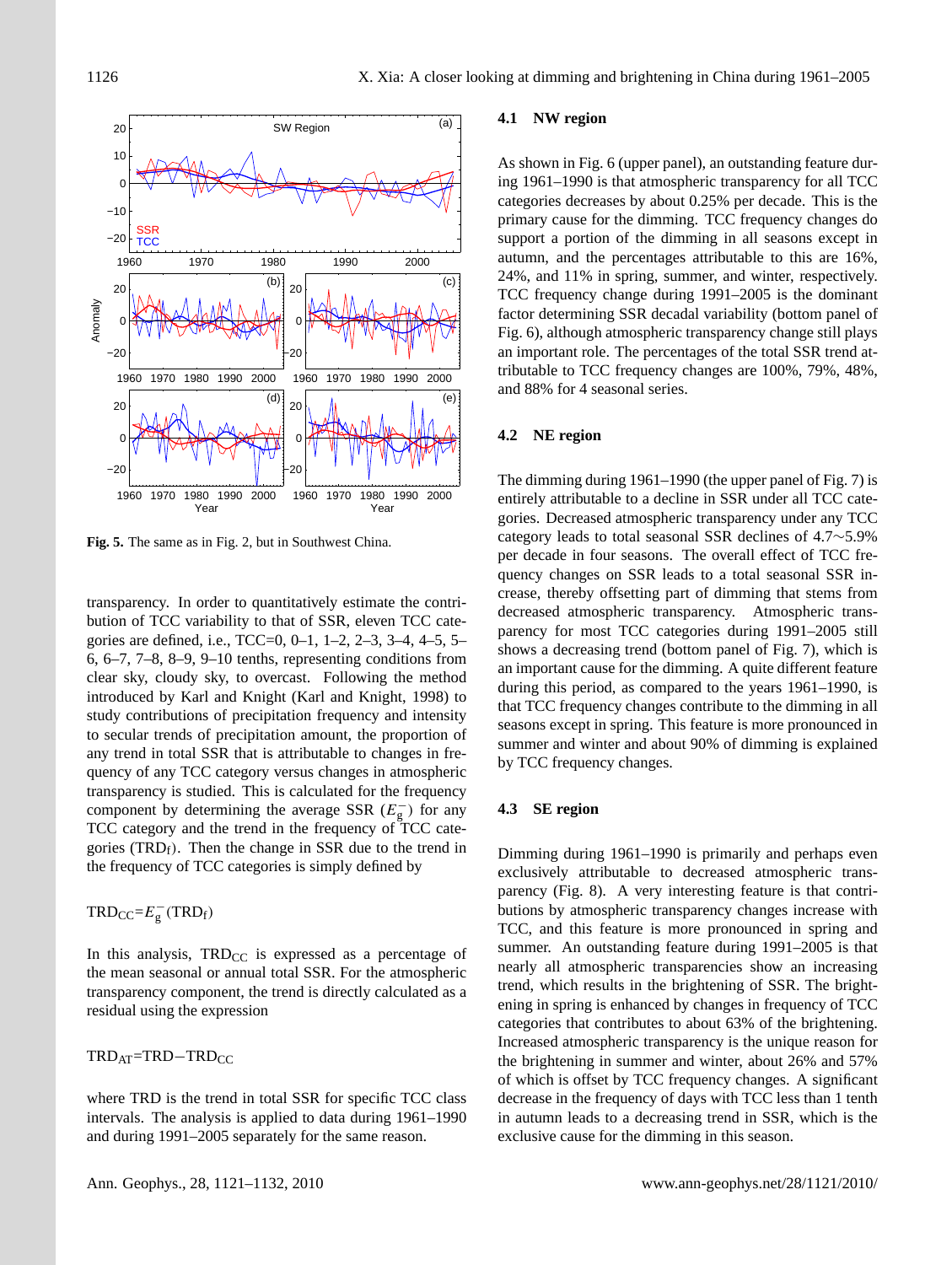

**Fig. 6.** Seasonal trends in Northwest China during 1961–1990 (upper panel) and during 1991–2005 (bottom panel) expressed as percent of mean SSR per decade for various categories of total cloud cover in tenths (upper); the contribution to the SSR trends attributed to trends in total cloud cover frequency (middle) and the contribution to the SSR trends attributed to trends in the atmospheric transparency (bottom). The values represent the sum of trends in SSR and the total contributions to those trends attributable to trends in total cloud cover frequency and trends in the atmospheric transparency.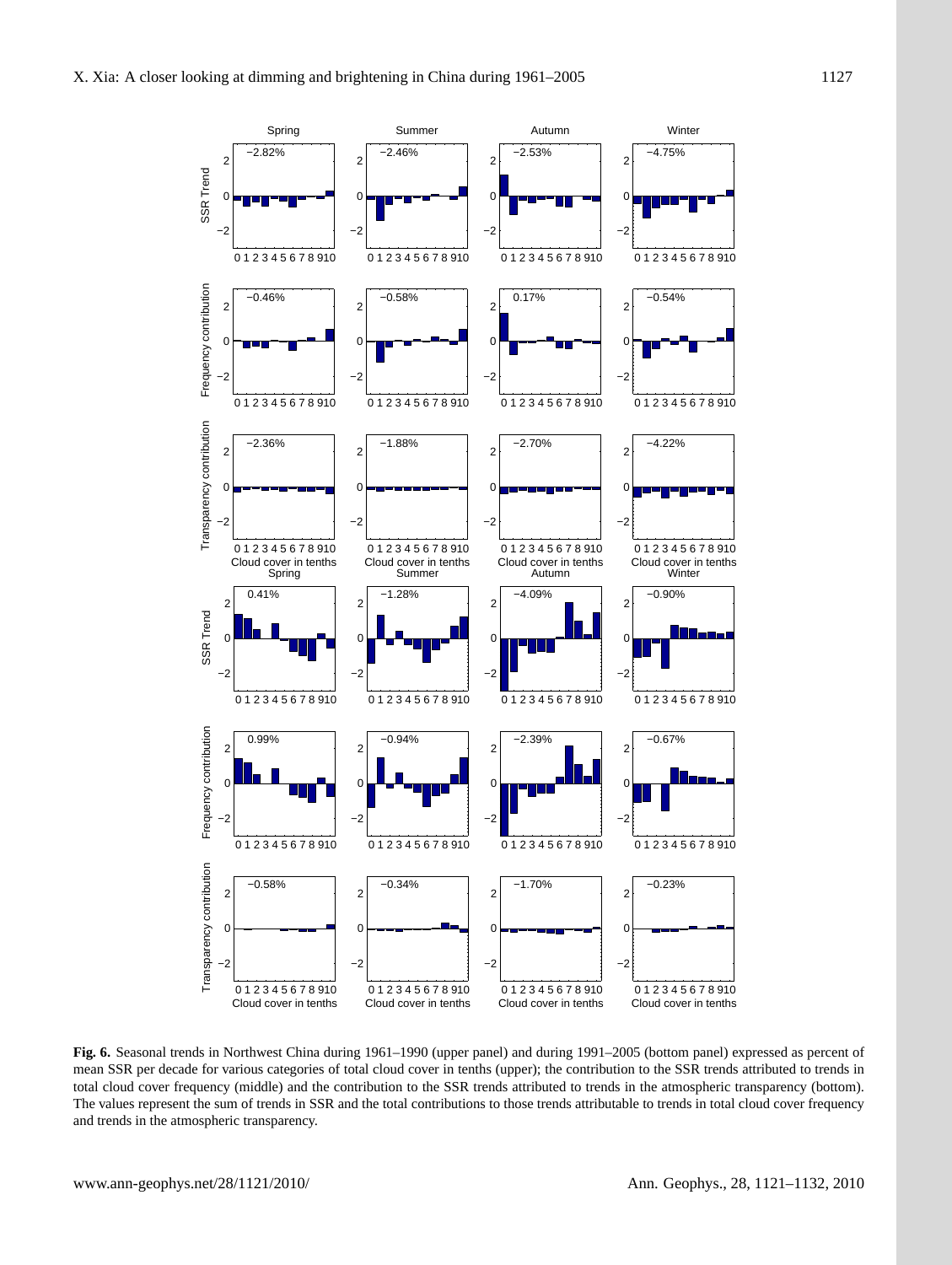![](_page_7_Figure_2.jpeg)

**Fig. 7.** The same as in Fig. 6, but in Northeast China.

### **4.4 SW region**

Atmospheric transparency for any TCC category shows a decreasing trend during 1961–1990, which is the unique cause for the dimming (Fig. 9). The dimming is, to some extend, offset by a positive contribution to SSR due to TCC frequency changes. This is more pronounced in summer and winter and the percentage of dimming offset by TCC frequency changes is 87% and 84%, respectively. A renewed dimming in spring during 1991–2005 is entirely attributable to changes in frequencies of TCC categories. Changes in frequency of TCC categories contribute to a brightening by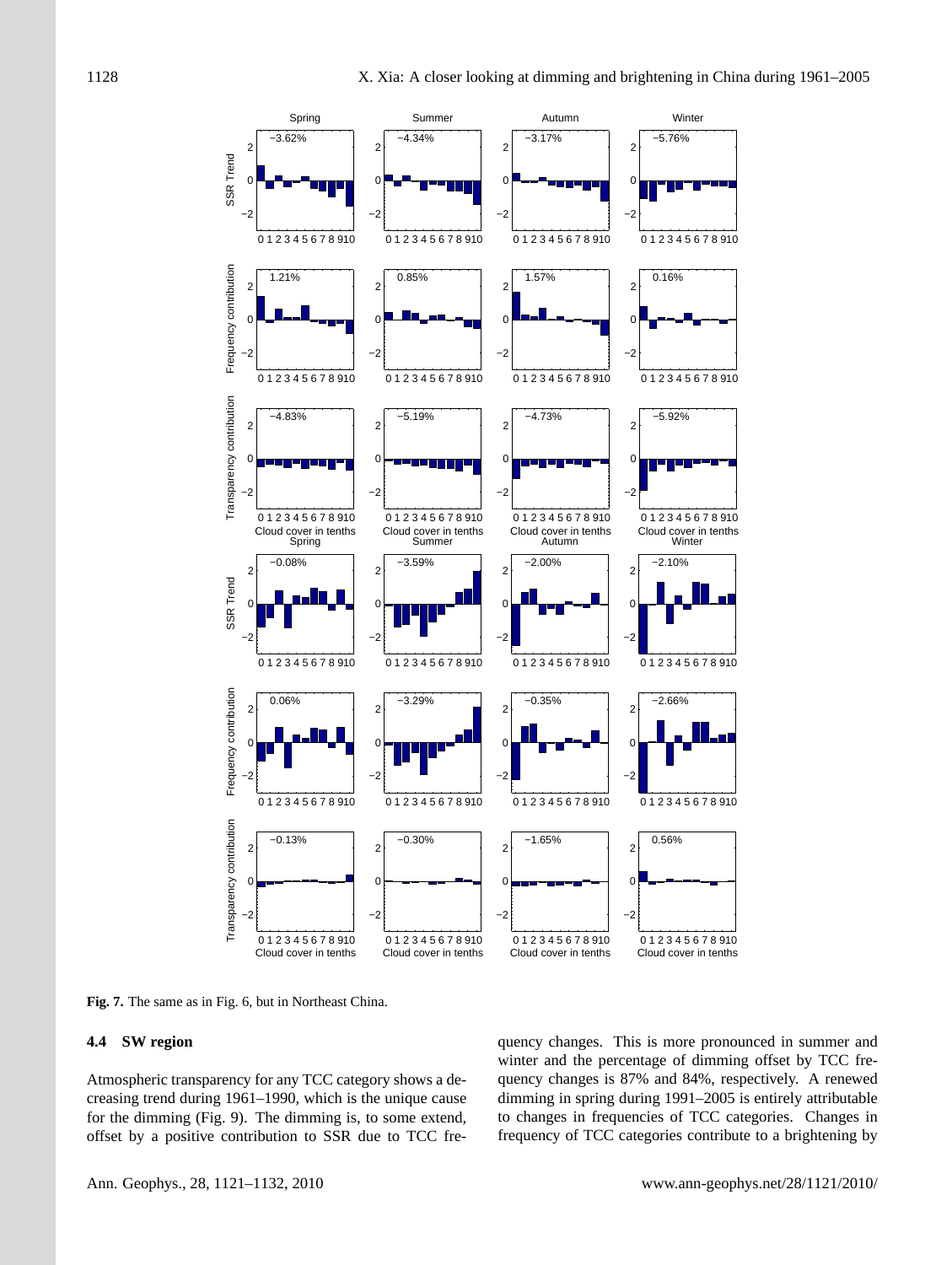![](_page_8_Figure_2.jpeg)

**Fig. 8.** The same as in Fig. 7, but in Southeast China.

8% in summer and 53% in autumn during 1991–2005. The brightening in winter during 1991–2005 is completely attributable to increased atmospheric transparency (Fig. 9).

### **5 Discussion**

TCC appears to be an important modulator to SSR, as revealed by a significantly negative correlation between the high frequency components of SSR and TCC. Correlation between the long-term behavior of SSR and TCC is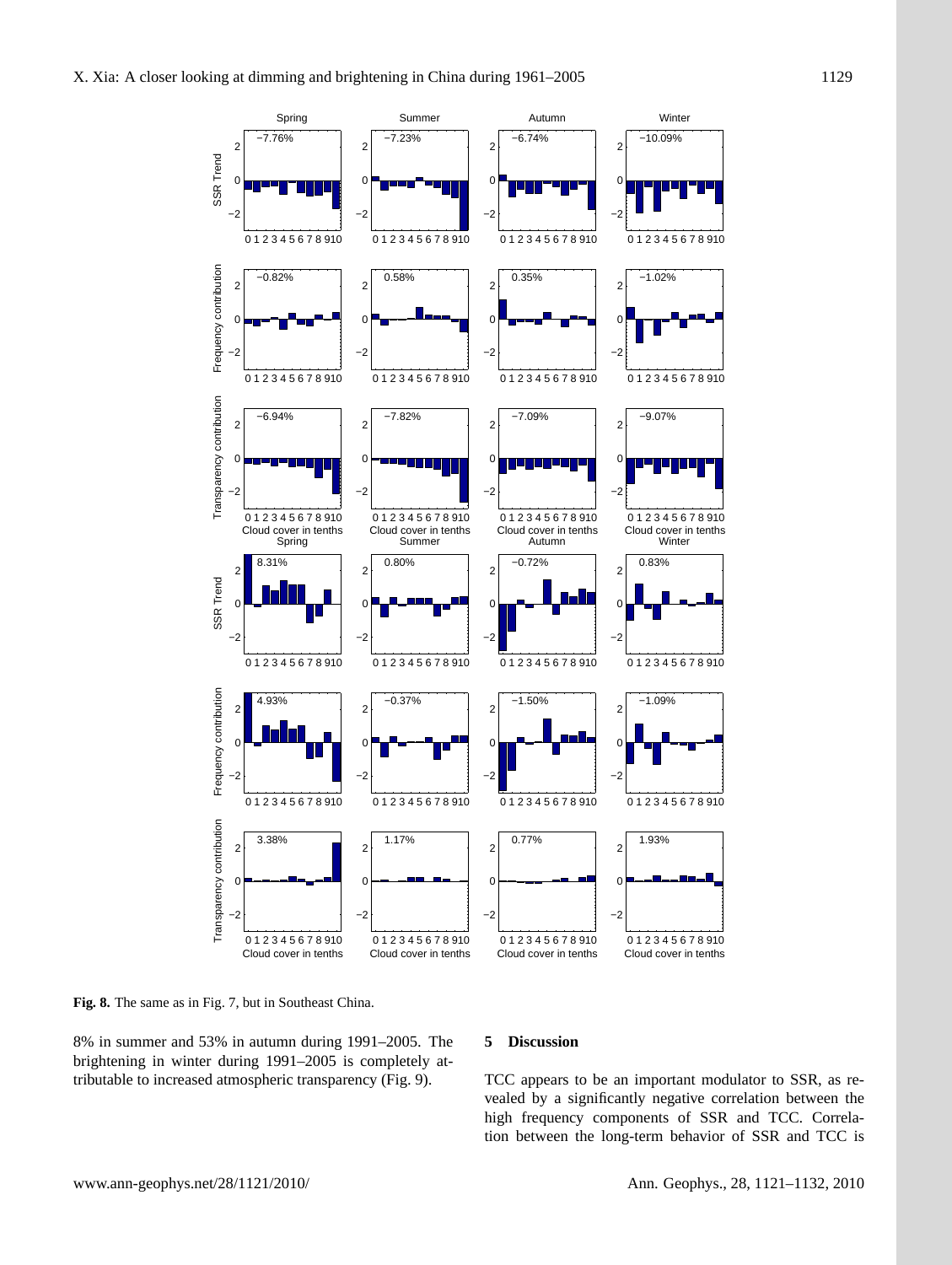![](_page_9_Figure_2.jpeg)

**Fig. 9.** The same as in Fig. 8, but in Southwest China.

somewhat complex. The dimming during 1961–1990 is accompanied by a decreasing trend in TCC (Li et al., 1998; Che et al., 2005; Liang and Xia, 2005) and an increasing trend in clear days (Qian et al., 2006), indicating negligible contribution by TCC to the SSR trend over China (Norris and Wild,

2009). However, we can still see that a portion of the dimming is likely attributable to changes in TCC in a few cases. For example, TCC changes account to some extent for the dimming in northwest China in nearly all seasons except in autumn and in southeast China (in spring and winter). This is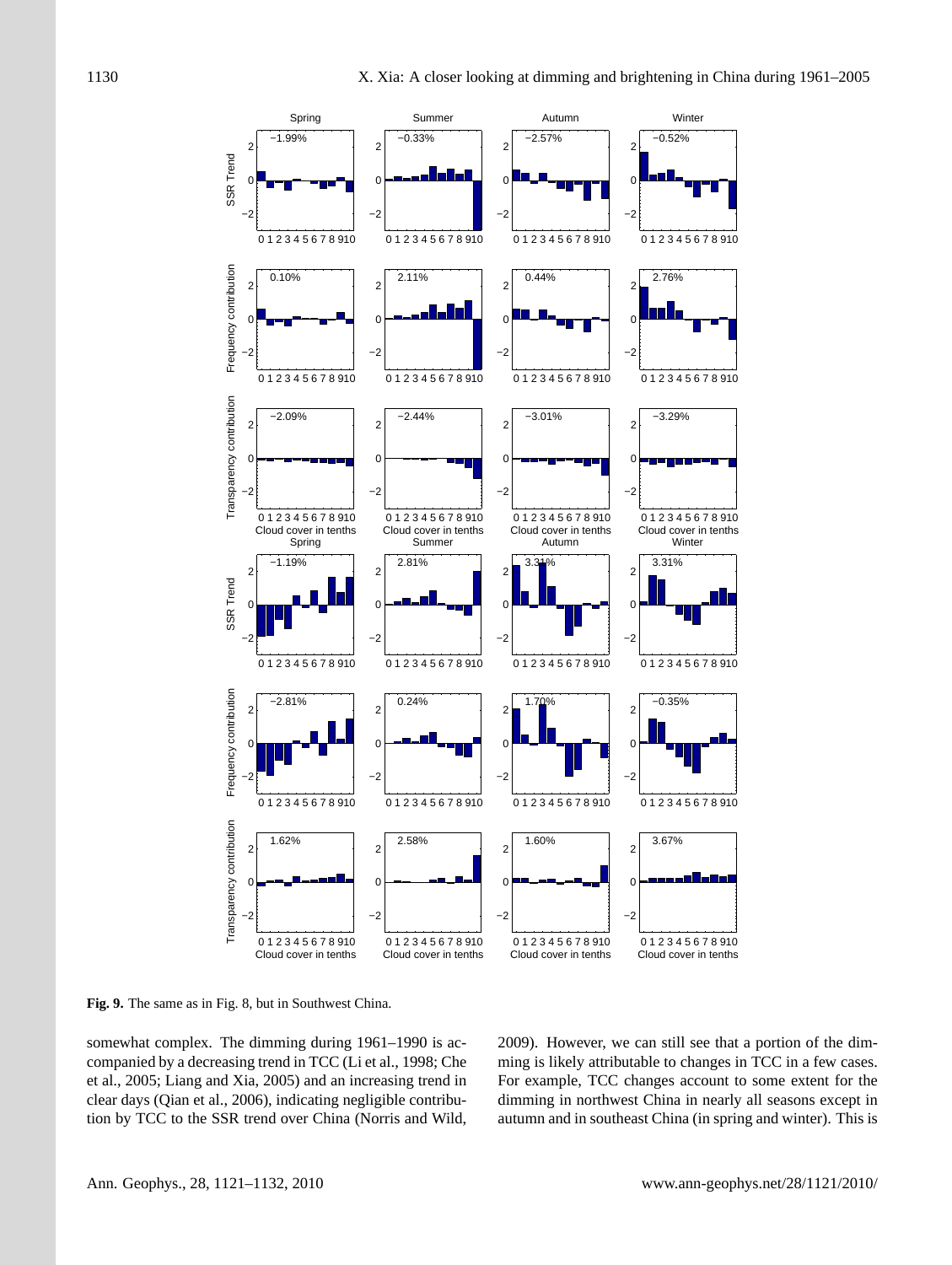confirmed by negative correlations between the decadal scale behavior of SSR and TCC. Furthermore, this is reasserted by quantitative estimates of the contribution of TCC frequency changes to the total SSR trend. During 1991–2005, part of decadal SSR variability in most cases can be attributed to changes in TCC. This is in accordance with results of Norris and Wild (2009), but our results show spatial and seasonal variations of TCC contribution. There are many cases in which more than half of decadal SSR variability can be attributable to TCC changes. For example, more than half of dimming in northwest China (all seasons) and in northeast China (summer and winter) could be explained by TCC changes. However, we also observed that TCC made negligible contribution to the winter SSR trend in south China.

During 1961–1990, atmospheric transparency decreases for nearly all TCC categories. A decline in clear sky transparency is very possible a result of increased aerosol loading (Luo et al., 2001; Qiu and Yang, 2000). It was observed that the aerosol radiative effect on SSR under clear sky in North China Plain and the Yangtze Delta region is comparable to that of cloud effects (Li et al., 2007a, b; Xia et al., 2007). Note that the contribution by changes in atmospheric transparency to explained variance in SSR under cloudy and overcast conditions is generally comparable to that under clear sky. In south China, we can see that the contribution by changes in atmospheric transparency increases as TCC goes up in summer, which is likely associated with aerosol indirect effect.

### **6 Summary**

Dimming and brightening of SSR during 1961–2005 in China is investigated in this study. One focus of this study is to present how SSR is further evolving into the new millennium. These results are inferred from daily ground-based observational records at 45 pyranometer stations. The role of TCC played in this interesting phenomenon is qualitatively studied by determining the degree of agreement between the high and low frequency parts of SSR and TCC. A statistical method is further applied to quantitatively estimate how much SSR variability is attributable to TCC frequency changes. Significant contribution by TCC changes to the dimming and brightening is revealed in this study.

There is a very complex spatio-temporal variation in decadal trends in SSR. An outstanding feature during 1961– 1990 is dimming in nearly all seasons. Dimming is still occurring during 1991–2005 in North China, but a slight brightening appears in South China.

The inter-annual variation of SSR is dominantly determined by TCC changes, which is confirmed by a strong negative correlation between the low frequency parts of TCC and SSR.

Nearly 100% of dimming during 1961–1990 is attributable to declined atmospheric transparency, a portion of which is offset by TCC frequency changes. This feature is more pronounced in the Northeast and Southwest China regions. In the Northwest region, TCC frequency changes do contribute to the dimming in all seasons except in autumn, and the percentage attributable to this effect in each season is 16%, 24%, and 11% in spring, summer and winter, respectively. In addition, about 10% of spring and winter dimming during 1961– 1990 in Southeast China is likely attributable to TCC frequency changes.

Dimming of SSR during 1991–2005 in North China primarily results from TCC frequency changes. This feature is more pronounced in summer when no less than 80% of dimming is explained by TCC frequency changes. Increased atmospheric transparency generally results in an increase of SSR of 1–3% per decade during 1991–2005 in South China, which is enhanced by TCC frequency changes in spring and autumn.

*Acknowledgements.* The radiation and cloud data were provided by the Climate Data Center, Chinese Meteorological Administration. This research was supported by the Knowledge Innovation Program of the Chinese Academy of Sciences (KZCX2-YW-QN201), the National Basic Research Program of China (2009CB723904) and the National Natural Science Foundation of China (40775009 and 40875084).

Topical Editor P. M. Ruti thanks one anonymous referee for her/his help in evaluating this paper.

#### **References**

- Che, H., Shi, G., Zhang, Y., et al.: Analysis of 40 years of solar radiation data from China, 1961–2000, Geophys. Res. Lett., 32(6), 1–5, 2005.
- Che, H., Zhang, Y., Li, Y., et al.: Horizontal visibility trends in China 1981–2005, Geophys. Res. Lett., 34, L24706, doi:10.1029/2007GL031450, 2007.
- Hoyt, D.: Inter-annual cloud-cover variations in the contiguous United States, J. Appl. Meteorol., 34(11), 1824–1826, 1978.
- Kaiser, D.: Analysis of total cloud amount over China, 1951–1994, Geophys. Res. Lett., 25, 3599–3602, 1998.
- Karl, T. and Knight, R.: Secular trends of precipitation amount, frequency, and intensity in the United States, B. Am. Meteorol. Soc., 79(2), 231–241, 1998.
- Li, X. and Zhou, X.: Analysis of the solar radiation variation of the China in recent 30 years, Quart. J. Appl. Meteor., 9, 24–31, 1998.
- Li, Z., Chen, H., Cribb, M., et al.: Preface to special section on East Asian Studies of Tropospheric Aerosols: An International Regional Experiment (EAST-AIRE), J. Geophys. Res., 112(D22), 1–10, 2007a.
- Li, Z., Xia, X., Cribb, M., et al.: Aerosol optical properties and their radiative effects in northern China, J. Geophys. Res., 112(D22), 1–11, 2007b.
- Liang, F. and Xia, X. A.: Long-term trends in solar radiation and the associated climatic factors over China for 1961–2000, Ann. Geophys., 23, 2425–2432, 2005,

[http://www.ann-geophys.net/23/2425/2005/.](http://www.ann-geophys.net/23/2425/2005/)